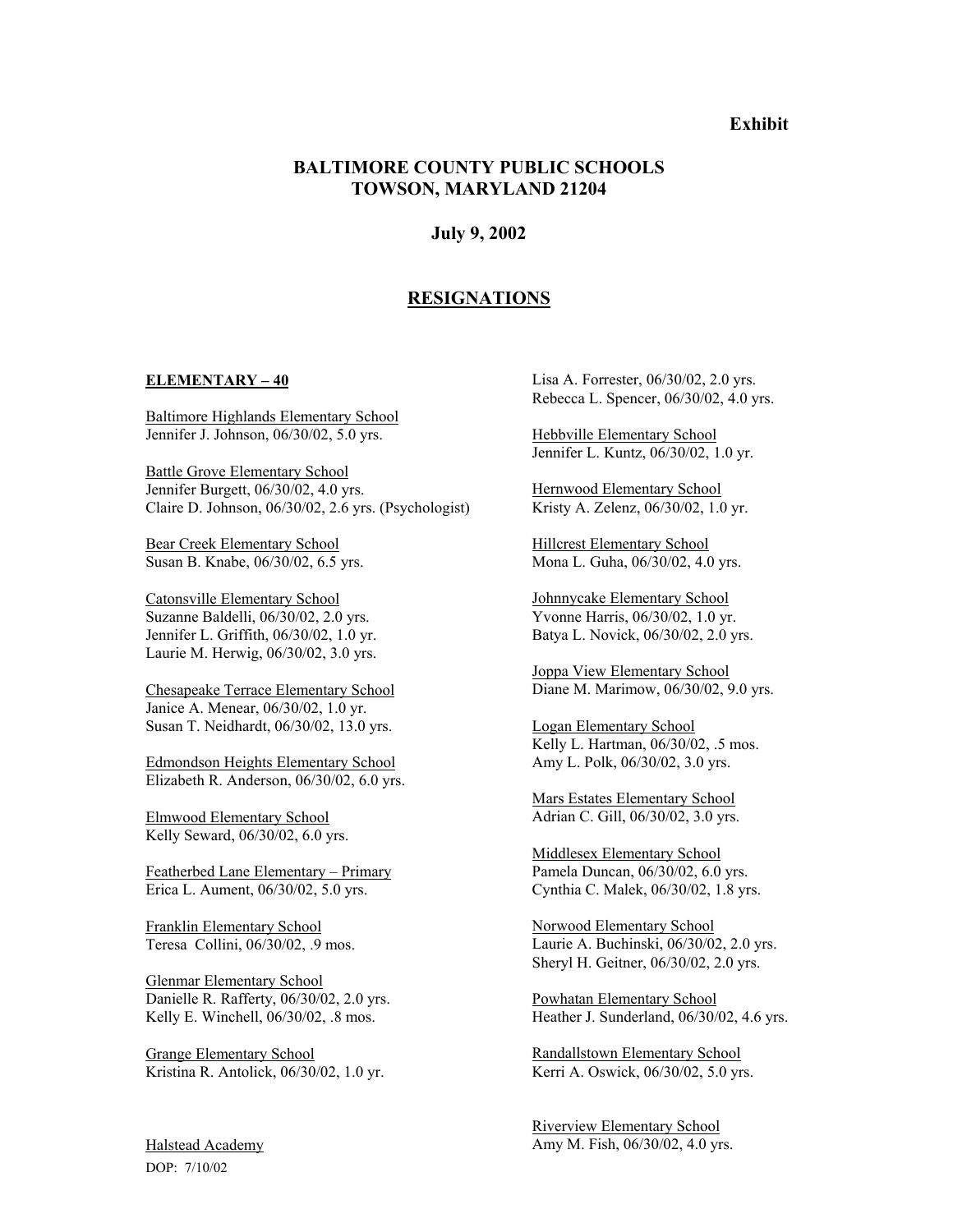Scotts Branch Elementary School Michelle L. Livingston, 06/30/02, 3.0 yrs.

Sparks Elementary School Allison R. Allinder, 06/30/02, 2.0 yrs.

Timber Grove Elementary School Barbara J. Parker, 06/30/02, 11.0 yrs.

Victory Villa Elementary School Dana A. Lynch, 06/30/02, 2.0 yrs. Ann G. Sills, 06/30/02, 1.0 yr.

White Oak School Joan Rusnak, 06/30/02, 4.0 yrs.

### **SECONDARY – 50**

Carver Center for Arts and Technology Felicia Albright, 06/30/02, 1.0 yr. Claudia L. Friedlander, 06/30/02, 1.0 yr.

Catonsville High School Jeanne M. McCarthy, 06/30/02, 10.0 yrs.

Chesapeake High School Jesse J. Varsalone, 06/30/02, 3.0 yrs.

Deep Creek Middle School Andrea E. Coughlan, 06/30/02, .6 mos Stephen D. Merkel, 06/30/02, .8 mos.

Deer Park Middle Magnet School Monica D. Shuman, 06/30/02, 6.0 yrs. Lisa A. Weber, 06/30/02, 2.0 yrs.

Dundalk High School Rachael E. Gurian, 06/30/02, 3.0 yrs. (Guidance)

Dundalk Middle School Jennifer L. Lamb, 06/30/02, 5.0 yrs. Susan A. Ritmiller, 06/30/02, 2.0 yrs.

Franklin High School Kathleen D. Mongold, 06/30/02, 13.0 yrs. Melissa A. Purdy, 06/30/02, 6.0 yrs.

General John Stricker Middle School Carolyn R. Fender, 06/30/02, 3.0 yrs.

Kenwood High School Walter J. Koss, 06/30/02, 3.0 yrs.

Lansdowne Middle School Shelly R. Huggins, 06/30/02, 9.0 yrs. Abbe R. Schoenfeld, 06/30/02, 3.0 yrs. Shannon D. Tolley, 06/30/02, 3.0 yrs.

Loch Raven Technical Academy Kelly M. Guthrie, 06/30/02, 4.0 yrs. Jeremiah R. Tabb, 06/30/02, 1.0 yr.

Middle River Middle School Jeffrey T. Burch, 06/30/02, 8.0 yrs.

Milford Mill Academy Andrea K. Clark, 06/30/02, 6.0 yrs. Suzan Eichhorn, 06/30/02, .7 yrs Casandra M. Hale, 06/30/02, 3.7 yrs. Claire M. Rankin, 06/30/02, 1.7 yrs. (Nurse)

Old Court Middle School Jason R. DeJoy, 06/30/02, 1.0 yr. Brian L. Durham, 06/30/02, 1.0 yr.

Owings Mills High School Tommy L. Coburn, 06/30/02, 8.0 yrs.

Parkville High School Christopher D. Weiss, 06/30/02, 6.0 yrs.

Parkville Middle School Rebecca L. Evert, 06/30/02, 1.0 yr.

Patapsco High School Christopher S. Cooper, 06/30/02, 1.0 yr. Eric J. Held, 06/30/02, .5 mos.

Perry Hall Middle School Janice E. Wagner, 06/30/02, 14.0 yrs.

Pikesville Middle School Dawn E. Gibson, 06/30/02, 2.0 yrs.

Pine Grove Middle School Julia A. Perkins, 06/30/02, 6.0 yrs.

Randallstown High School Dylan E. Fagan, 06/30/02, 4.0 yrs. Kenneth P. Gehosky, 06/30/02, 3.8 yrs. Renee D. Reid, 06/30/02, 2.7 yrs.

Sollers Point/Southeastern Technical Patricia S. Lynch, 06/30/02, 9.0 yrs. (Guidance)

Southwest Academy Christopher F. Chyr, 06/30/02, 2.0 yrs. Tiffany B. Friend, 06/30/02, 4.0 yrs.

Sparrows Point High School Christa L. Alexander, 06/30/02, 5.0 yrs.